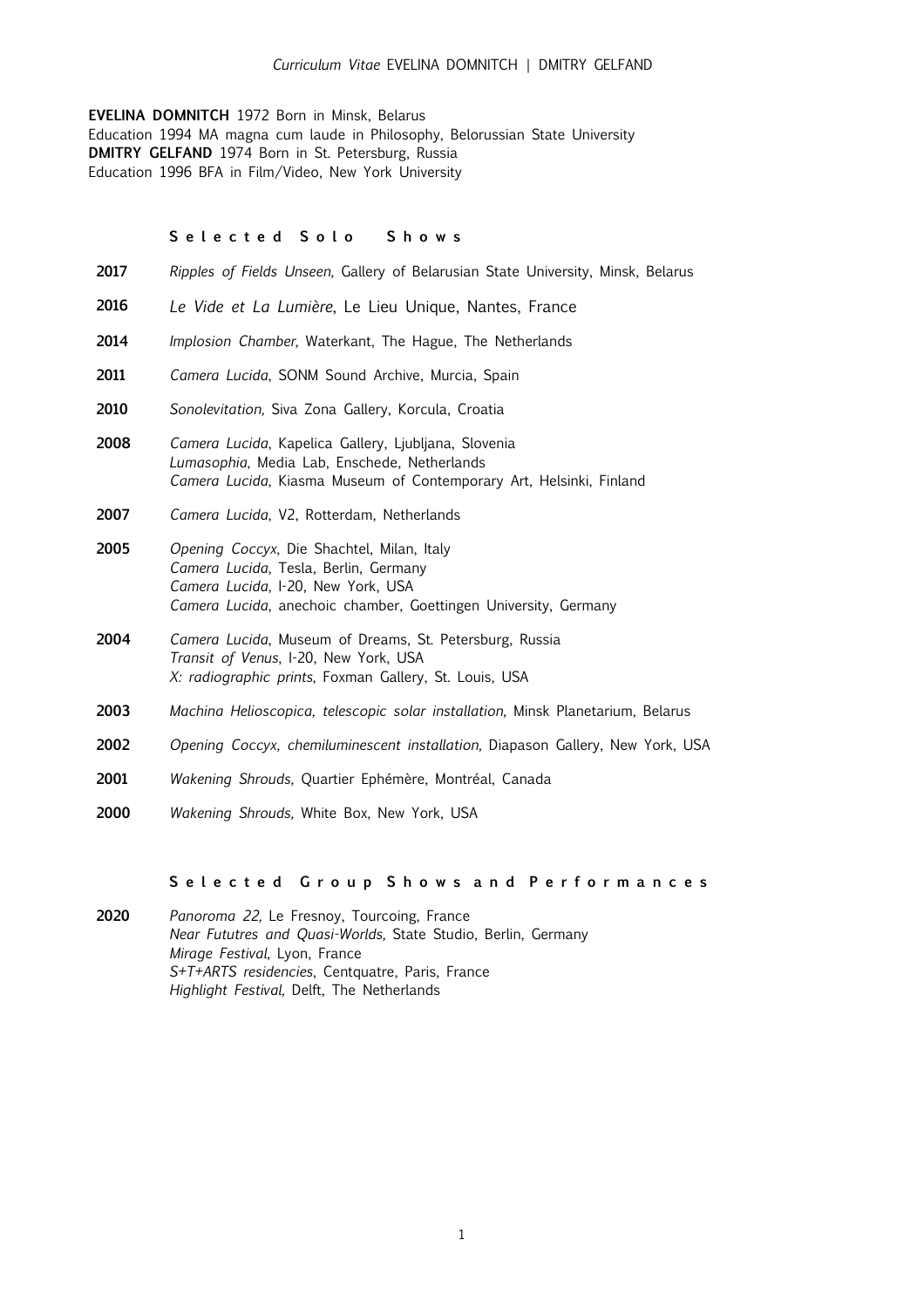- **2019** *SONIX: evenings of acousmatic music*, Brno, Czech Republic *les garages numeriques,* Brussels, Belgium *Smart Cafe at Witteveen+Bos, Deventer,* The Netherlands *Palau de la Música,* Barcelona, Spain *Electropark Festival,* Genoa, Italy *Simple Things festival,* Bristol, UK *Schönheit vor Weisheit,* Tiroler Landesmuseum Ferdinandeum, Innsbruck, Austria *Todaysart,* The Hague, The Netherlands *Experientia !,* Château de Lunéville, France *Neuhaus,* Het Nieuwe Instituut, Rotterdam, The Netherlands *Google AI Quantum Spring Symposium,* Santa Barbara, USA *April Follies II,* Kunstkapel, Amsterdam, The Netherlands *experiment zukunft,* Kunsthalle Rostock, Germany *D'un soleil à l'autre,* Base sous-marine, Bordeaux, France *Fantomologia at CUBO,* Artefiera Bologna, Italy
- **2018** *MATTER(S) matter(s)***,** Broad Museum MSU, East Lansing, USA *The New Infinity, w/William Basinski,* Hamburg Planetariun, Germany *The New Infinity, w/William Basinski,* Mobile Dome Berlin, Germany *Black Hole: Art and Materiality from Informal to Invisible*, GAMeC, Bergamo, Italy *Water en waterstof in de hedendaagse kunst*, EU Cultural Capital, Leeuwarden, The Netherlands *Sonic Matter: Materiality of Sound*, Spektrum, Berlin, Germany *Sleepless,* Dorothy Chandler Pavilion, LA, USA *{un][split} Micro Performance and Macro Matters,* Muffatwerk, Munich, Germany *Singularity Now,* Megaron Athens Concert Hall, ADAF, Athens, Greece *Mapping Festival,* Geneva, Switzerland *Groentopia,* Verbeke Foundation, Kemzeke, Belgium *Force Field,* Zorlu Performing Arts Center, Sonar, Istanbul, Turkey *Luminiferous Drift,* Cité internationale des arts, Paris, France
- **2017** *Limits of Knowing*, Martin-Gropius-Bau, Berlin, Germany *Engaging Technology II*, David Owsley Museum of Art, Muncie, USA *Force Field*, TodaysArt, The Hague, The Netherlands *Resonances II*, Museo Nazionale Scienza e Tecnologia Leonardo Da Vinci, Milan, Italy *FEAT Exhibition*, BOZAR, Brussels, Belgium *Resonances II*, JRC, Ispra, Italy *Cyber Arts Exhibition*, Ars Electronica, Linz, Austria *Force Field*, Technosphärenklänge #3, HKW, Berlin, German *No Such Thing As Gravity*, National Taiwan Museum of Fine Arts, Taichung, Taiwan *FEAT Exhibition*, LifeSpace, Dundee, Scotland *Force Field*, FYSICA 2017, Groningen, The Netherlands *deLight,* A Space under Construction, Berlin, Germany *Force Field*, Lodz, Poland *Force Field*, Mirage Festival, Lyon, France *Sonolevitation*, Eutema anniversary, Vienna, Austria
- **2016** *No Such Thing As Gravity*, FACT, Liverpool, Great Britain *Force Field*, Ars Electronica, Linz, Austria *States of Matter*, Spektrum, Berlin, Germany *[DEMO 01](http://www.laboralcentrodearte.org/en/exposiciones/demo)*, LABoral, Gijon, Spain *New Realism: The Gaze of Science*, Amsterdam, The Netherlands *Wetware: Art, Agency, Animation*, Beall Center for Art+Technology, Irvine, USA *Force Field*, CTM, Berlin, Germany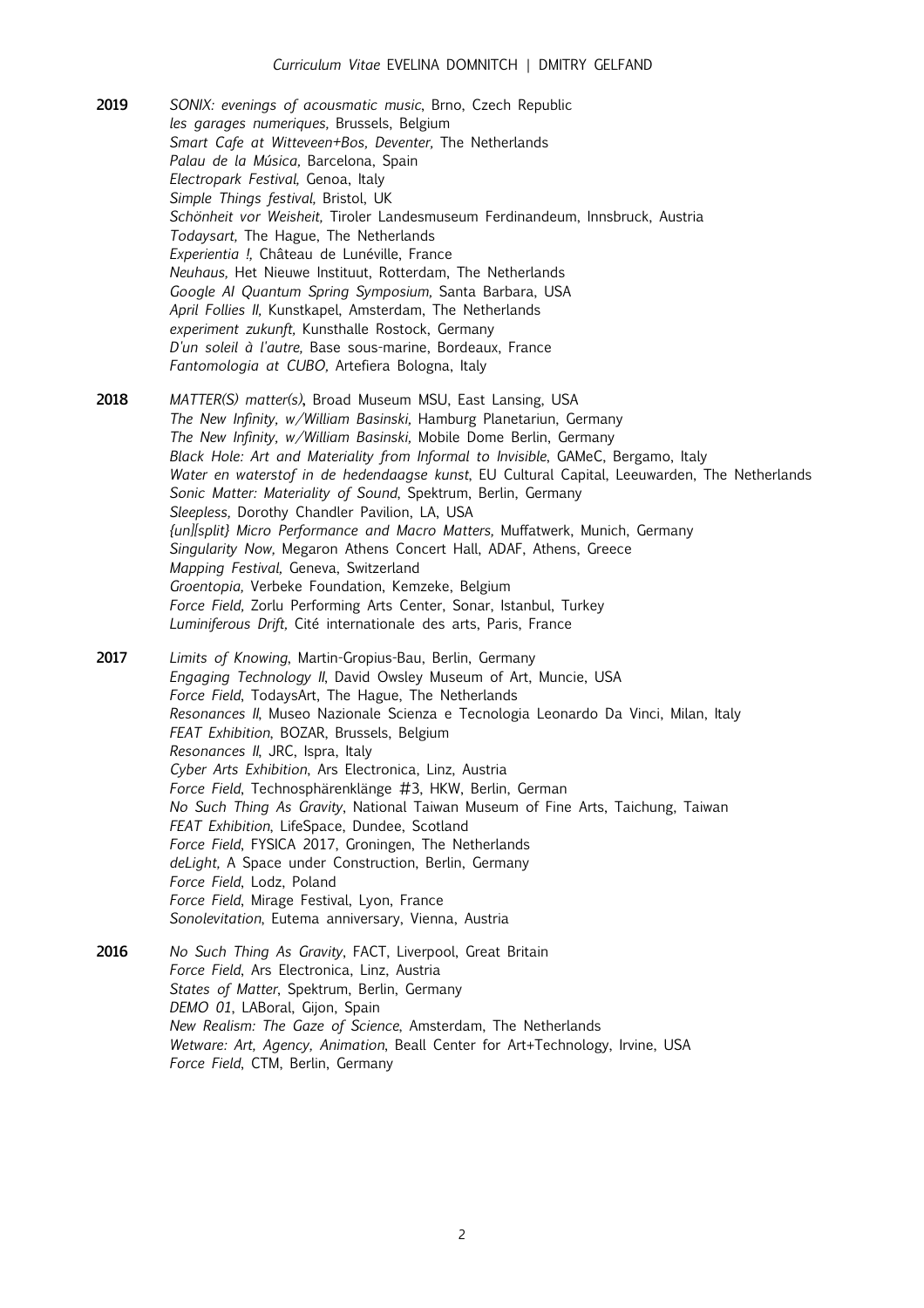- **2015** *Sonolevitation*, Volume, L.A., USA [review](http://www.latimes.com/entertainment/music/la-et-ms-three-nights-review-20151214-story.html) *Thing Nothing*, Vanabbemuseum, Eindhoven, The Netherlands *InScience Film Festival*, Nijmegen, The Netherlands *Dialogues between Sound and Image*, NCCA, Moscow, Russia *100 Years of Now*, HKW, Berlin, Germany *TodaysArt,* The Hague, The Netherlands *Black Squared,* Project Ground, Moscow, Russia *Cosmonautics Day*, Kunst Kapel, Amsterdam, The Netherlands *Black Squared,* Het Glazen Huis, Amsterdam, The Netherlands *Kontinuum*, Im Ersten, Vienna, Austria
- **2014** *Science Art Society*, MAXXI, Rome, Italy *Touch Me,* Zagreb, Croatia *AxS Festival,* Pasadena, USA *Gogbot Festival,* Enschede, The Netherlands *Transmission/Frequency, I.D.E.A.,* Colorado Springs, USA *Sonolevitation,* Project Ground, Moscow, Russia *Meta.Morf Biennial,* Trondheim, Norway *Arcadia Festival,* London, England *TEC ART,* Rotterdam, The Netherlands
- **2013** *Abrams Planetarium,* Michigan State University, East Lansing, USA *Natures Artificielles*, Coulombe, France *Ars Electronica,* Linz, Austria *D-light,* Paris, France *Secret Signals,* Het Glazen Huis, Amsterdam, The Netherlands VIA, Maubeuge, France *Exit*, Maison des Arts, Paris, France *Natures Artificielles*, Lille, France *Digital\_ia*, Szczecin, Poland
- **2012** *Transnatural,* Amsterdam, The Netherlands *The Great Wide Open,* Vlieland, The Netherlands *Synergia,* Lexus Hybrid Art, Moscow, Russia *Surface Tension,* World Science Festival, Eyebeam, New York, USA *The Source,* Nederlands Instituut voor Mediakunst, Amsterdam, The Netherlands *Sonores,* Guimaraes, Portugal
- **2011** *STRP,* Philips Klokgebouw, Eindhoven, The Netherlands *Sonolevitation*, La Casa Encendida, Madrid, Spain *SEAFair,* Contemporary Art Center Skopje, Macedonia *Surface Tension, Science Gallery, Dublin, Ireland Unter Strom. Kunst und Elektrizität*, Shedhalle, Zürich, Switzerland *Ultima Festival, Oslo, Norway Ars Electronica,* Linz, Austria *TOUCH ME festival, Energy Ab/Use,* Zagreb, Croatia *Sonolevitation,* SONM Sound Archive, Murcia, Spain
- **2010** *HAIP,* Ljubljana, Slovenia *N8*, Amsterdam Museum Night, Netherlands *Venice Biennial,* Teatro alle Tese, *Venice, Italy Gogol Fest,* Arsenal, Kiev, Ukraine *Transbiotics, XII International Festival for New Media Culture ART+COMMUNICATION,* Riga, Latvia *Seconde Nature,* Fondation Vasarely, Aix-en-Provence, France *Audio Art Festival 2010*, Bunkier Sztuki, Krakov, Poland AV Festival, The Sage Gateshead, Newcastle, UK Silicon Dreams: Art, Science and Technology in the European Union, San Sebastian, Spain *Sonic Acts,* Artis Planetarium, Amsterdam, Netherlands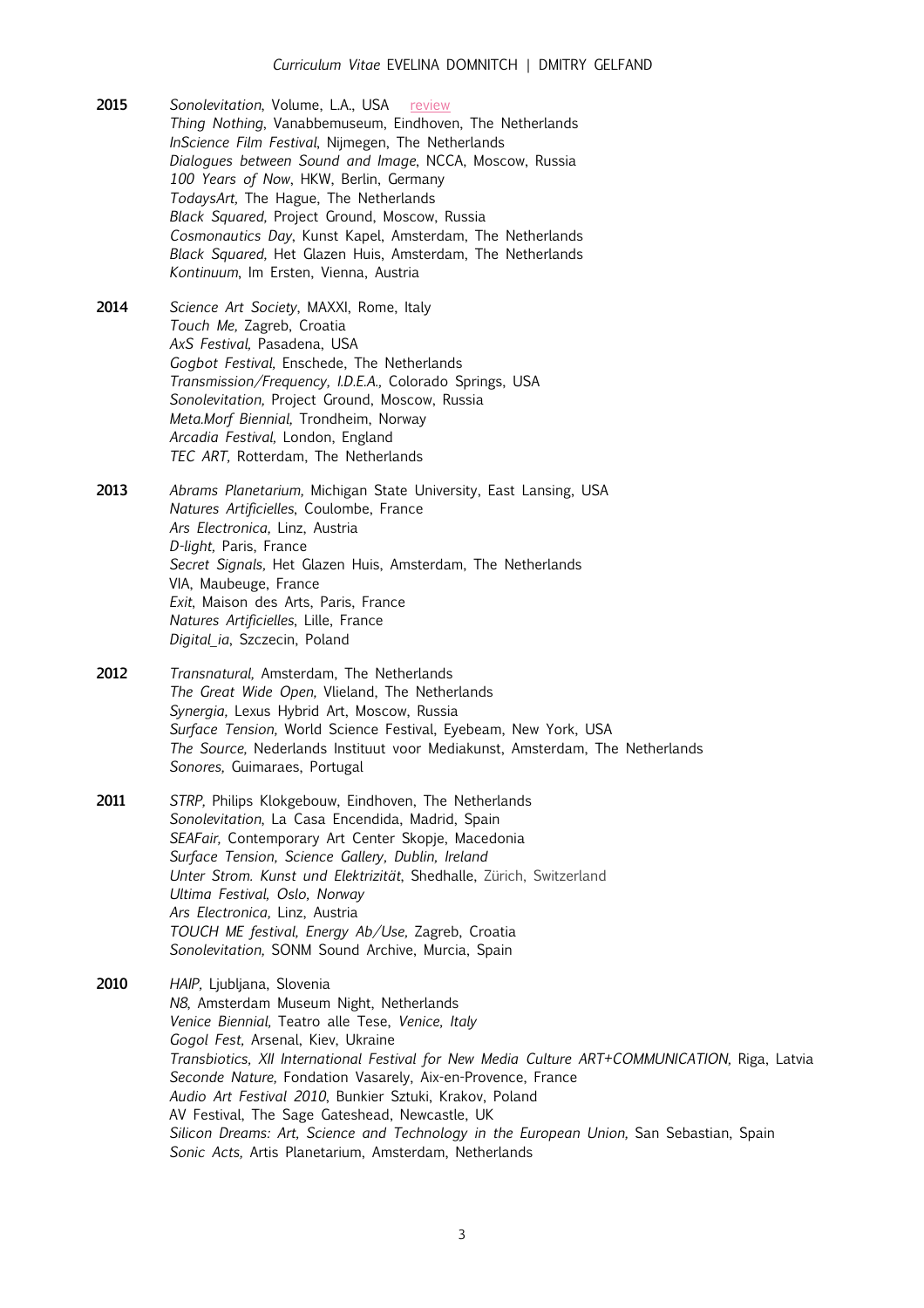- **2009** *Lab.30,* Augsburg, Austria *Share Festival,* Turin, Italy *Sky and Universe,* Tenerife, Canary Islands *Cyberarts 09*, Ars Electronica, Linz, Austria *Bubble: Don't Burst It!,* Science Gallery, Dublin, Ireland *Kineteca 2009,* Museo Nacional Centro de Arte Reina Sofia and CA2M, Madrid, Spain *Sonar,* CosmoCaixa Barcelona, Spain *Lille 3000 EuropeXXL,* Lille, France *Uncharted,* Santral, Istanbul, Turkey *Transmediale 09,* HKW, Berlin, Germany *International Film Festival Rotterdam, Size Matters*, Netherlands *Lightwave 2,* Science Gallery, Dublin, Ireland
- **2008** *Light InSight,* ICC, Tokyo, Japan *DesCours,* New Orleans, USA *Spectropia,* Riga, Latvia *Dark Designs,* Yverdon-les-Bains, Switzerland *Bestiario Festival,* Rome, Italy *Ars Electronica,* Linz, Austria *Elektra,* Montreal, Canada *Japan Media Arts,* National Museum of Art, Tokyo, Japan *Lightwave,* Science Gallery, Dublin, Ireland *Transmediale 08,* Gross Zeiss Planetarium, Berlin, Germany
- **2007** *Shanghai Earts,* Science and Technology Museum, Shanghai, China *Festival della Scienza,* Genova, Italy *Cyberarts 07*, Ars Electronica, Linz, Austria *Afterglow of the Liquid Mirror*, J.S.McDonnell Planetaium, St.Louis, USA
- **2006** *Natural Habitat,* Montevideo, Amsterdam, Netherlands *Waves*, Arsenal Museum, Riga, Latvia *Opening Coccyx Live (with Richard Chartier),* Washington University, USA
- **2005** *Experience Art,* Art Center Friedrichstrasse, Berlin, Germany *Kyoto Art Walk,* Kyoto temples and sacred places, Kyoto, Japan *Videodance,* Athens, Greece *Garage Festival,* Stralsund, Germany *Netmage 05,* Bologna, Italy
- **2004** *Nokia Lab,* Teatr Vasilieva, Moscow, Russia *Dada Ball,* Contemporary Art Museum, St.Louis, USA
- **2003** *IAMAS Annual Exhibition,* Softopia, Japan
- **2002** *Dissonanze 2002,* Festival di musica elettronica e arte digitale, Rome, Italy *Festival of Performance,* Manezh, St.Petersburg, Russia *Ephemeral Reality,* National Museum of History and Culture of Belarus, Minsk *Femininity's Redress,* C.A.S.E. Museum of Russian Contemporary Art, USA *Ephemeralization,* Remote, NYC, USA
- **2001** *9th New York Digital Salon,* SVA + Leonardo Journal, MIT Press, New York, USA
- **2000** *Interferences 2 International Media Festival,* Belfort, France

# **A w a r d s**

- **2019** Witteveen+Bos Art+Technology Award
- **2018** ER=EPR, *Meru Foundation Art\*Science Prize*, Galleria d'arte moderna e contemporanea (GAMeC)